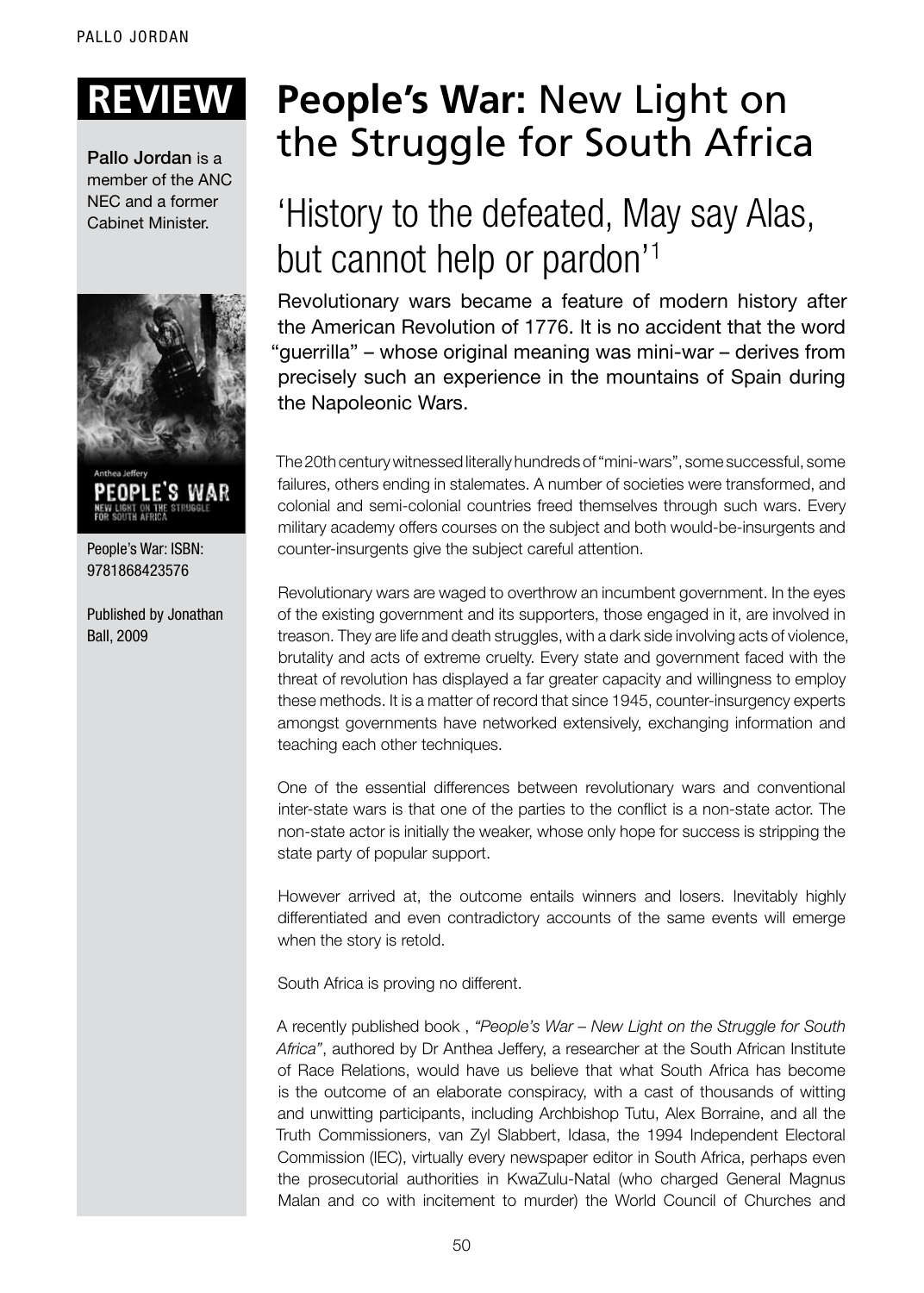the General Assembly of the United Nations. All were either duped or otherwise induced to act in a manner that served the interests of the Soviet Union and the ANC/SACP.

'People's war' according to Dr Jeffery, is what an ANC delegation that visited Vietnam in 1978, came home with.

As explained by its theorists in China and Vietnam, 'people's war' entails engagement on a number of fronts among which the military can sometimes assume a lower profile or exist merely as a perceived threat. The war evolves through a number of phases, each designed to draw in wider popular participation, which might or might not culminate in a general military offensive or insurrection. The essential element is galvanising the people into active opposition to the incumbent government. This might commence in small scale actions which gradually escalate into mass actions. The insurgent movement must be familiar with local grievances and knit these into a coherent narrative about the illegitimacy of the existent order and the necessity for a radical transformation.

Rather than referring to the original works of the authors of this strategy, Mao and Giap, Jeffery offers us an account refracted through the eyes of Douglas Pike, delicately described as a US foreign service officer! Sort of like having Osama bin Laden explaining US foreign policy!

She repeats this odd methodology throughout her book! At Page xxxii of her introduction, for example, she writes:

"Said Soviet Premier Leonid Brezhnev on various occasions: 'Our goal is to control the two treasure chests on which the west depends – the energy treasure chest of the Persian Gulf and the mineral treasure chest of central and southern Africa.'"

Being somewhat familiar with Soviet rhetoric, I found the quotation a bit odd. Checking the endnotes, I discovered that in fact she was quoting a witness at the Denton Commission, who claimed to be quoting Brezhnev! Quite extraordinary!

Despite Jeffery being presented to the public as an 'objective' researcher who had one of the most extensive archives in the country at her disposal, the chapters tell a different tale. Dr Jeffery is an extremely partisan researcher. That hits one squarely between the eyes virtually from the first chapter!

I do not object to partisanship. Everything I have written over the last 40 to 50 years has been explicitly partisan. Jeffery's anti-ANC animus persuades her that something very sinister must have been afoot because an ANC, of which she heartily disapproves, is the dominant party in South African politics. To demonstrate this she resorts to some of the more absurd explanations that incumbents facing a challenge from below have fallen back on since the 19th century: The apparently omnipotent and ubiquitous "outside agitator" is trotted out; ordinary people are so very easily "intimidated"; and though their experience runs counter to it, the clever "propaganda" of the insurgents persuades them to support a revolt. And, of course, "violence" assists the hesitant to make up their minds.

No government faced with a revolt has ever bothered to explain why people who are not aggrieved lend an ear to strangers who incite them to do things